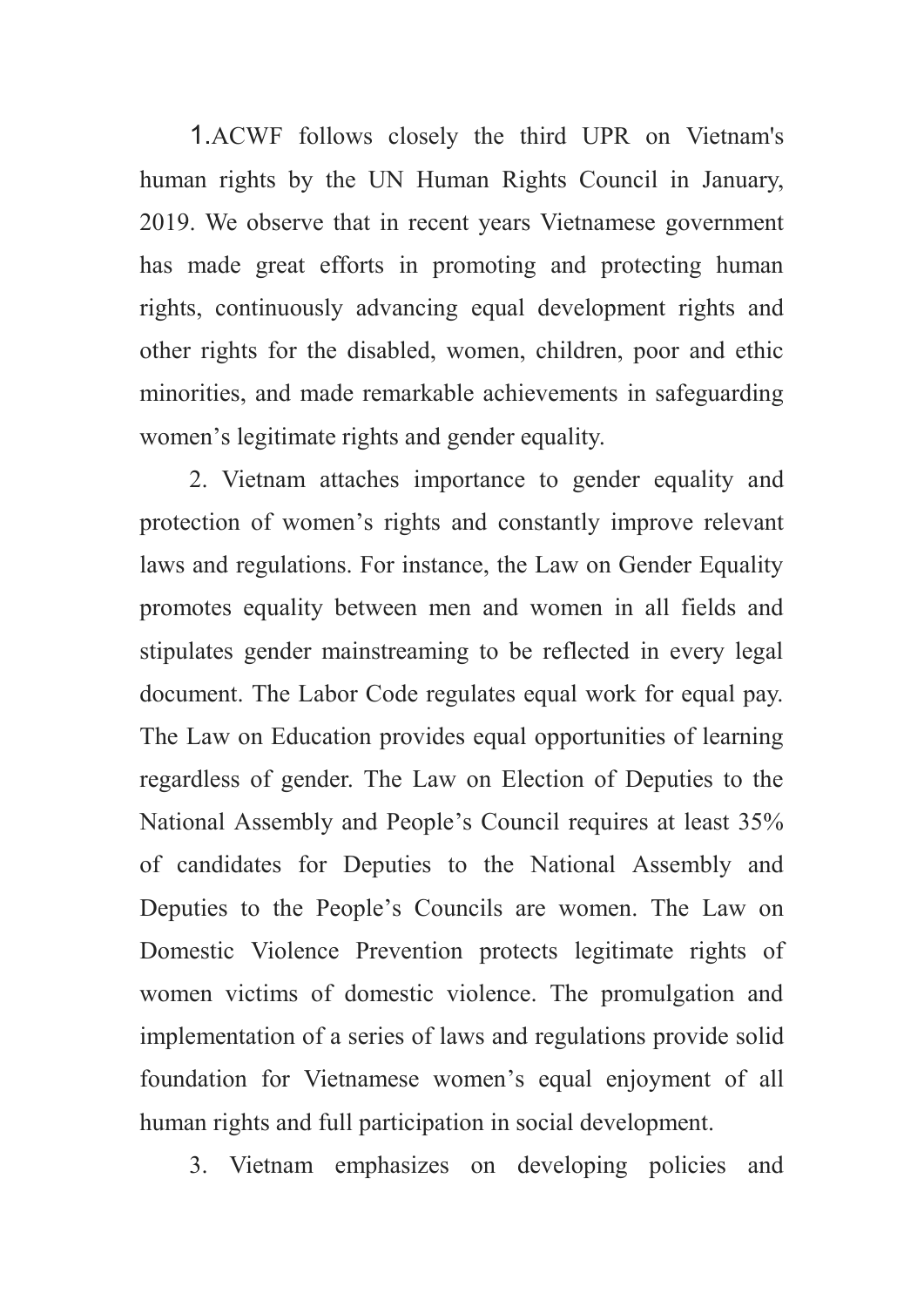programs to promote gender equality. The 2011-2020 National Strategy on Gender Equality is being implemented effectively. Gender stereotypes and discrimination against women in the Vietnamese society has lessened compared with the previous review.

 4. In political sphere, remarkable achievements have been made in women's participation in political affairs, which helps to safeguard and represent women's rights and interests and enable women to better exercise their rights of participation and decision-making. Women hold many key positions in the State and society, including Vice President, the Chairwoman and the First Vice-Chairwoman of the National Assembly, Chairwomen of the Committees of the National Assembly and so on. The 14th National Assembly has for the first time its Chairwoman and the largest number of female Deputies to the National Assembly , which is 38.79% of the total. By December 2016, there are 12 women ministers in the government, accounting for  $40%$ 

 5. In the field of employment, Vietnam has paid attention to women's participation in the labor market and endeavors to empower women to get employed or start their own business. The proportion of employed women was 48% in Vietnam in 2017. 31.4% of entrepreneurs are women. The proportion of women in management also increased. With support of government, Vietnam Women's Union has established more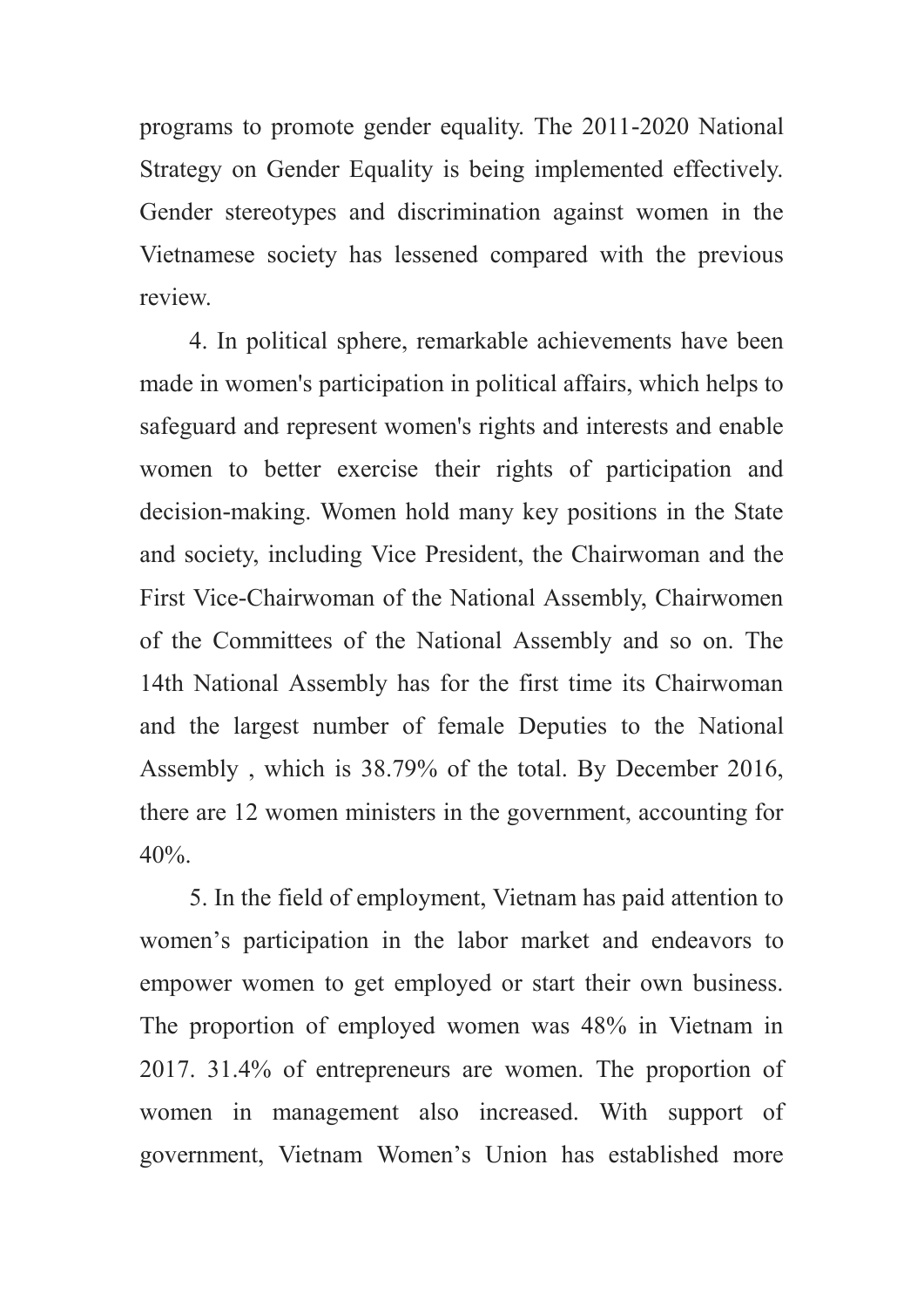than 6,500 cooperative economic groups for women, worked with vocational training institutions to provide trainings targeted at women, supported women-led SMEs and helped women get out of poverty.

 6. In recent years, the government has strengthened advocacy of gender equality and intensified fight against and punishment of gender-based violence and crimes. In 2016, Vietnam organized the Month of Action for Gender Equality and Gender-based Violence Prevention and Fighting nationwide. Marriage consultation centers and safe houses were built and health services were provided to victims of domestic violence. Women in marriage are protected by law against early marriage, forced marriage and domestic violence.

 7. We also notice that despite the rapid growth of national economy, women still face some obstacles and challenges in Vietnam. Occupational segregation and gender pay gap still exist. Women's income and social security level in informal sectors are comparatively low. Rural women have less accesses to education and health services. Male preference still occurs in some areas.

 8. We suggest Vietnam continue its work to protect women's legitimate rights, further invest in and support women's development, narrow gender pay gap, raise poor women's income, improve education and health services for